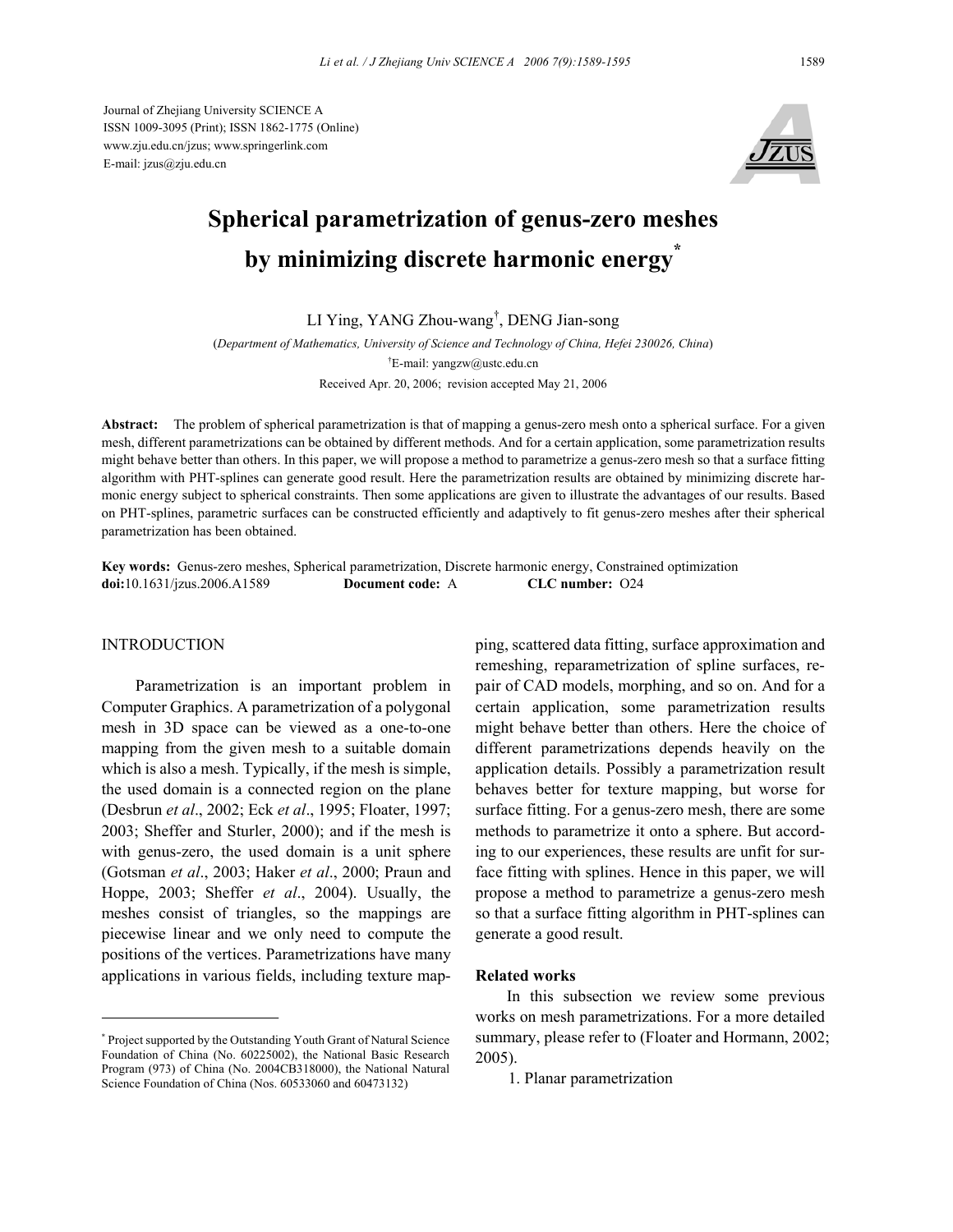A class of methods is known as convex combination maps (Tutte, 1963). These methods map the mesh boundary to some convex polygon and define each interior vertex as a convex combination of its neighbors. Tutte (1963) placed each vertex at the centroid of its neighbors. This method only considers the topological structure of the mesh. Floater (1997) used a specific weight to improve the effect of the mapping, and this method is shape-preserving in the sense that planar convex mesh parametrization is affine invariant. Furthermore, Floater (2003) gave a method based on mean value coordinates which obtains the resulting parametrization depending smoothly on the vertices of the mesh.

Maillot *et al*.(1993) gave a mathematical formulation for the distortion of the mapped image and viewed the mapping as an energy-minimization process by considering a general optimization function. Here the energy is an approximation of the integral of the Green-Lagrange deformation tensor.

Sheffer and Sturler (2000) proposed a method which minimizes the relative distortion of the planar angles with respect to their counterparts in 3D space.

Sander *et al*.(2001) developed a method which minimizes texture stretch to balance sampling rates over all locations and directions on the surface and texture deviation to obtain accurate textured mesh approximations.

Eck *et al*.(1995) introduced the discrete harmonic map to parametrize a simple mesh. The method proposed in the current paper is hinted by this work. Eck's method is a quadratic minimization problem and can be reduced to a linear system of equations.

2. Spherical parametrization

In surface fitting a genus-zero mesh, its parametrization over a sphere is needed. The problem of mesh spherical parametrization is that of mapping a piecewise linear surface with a discrete representation onto a spherical surface. The mapping is represented by the parametric locations of vertices of the surface. There are many interesting methods in spherical parametrization. Many of these methods are very similar to those of mapping simple meshes onto planar domains, whereas some of the linear methods become non-linear versions.

Haker *et al*.(2000) used a method which maps the given genus-zero mesh into the plane and then uses stereographic projection to map it to a sphere. Unfortunately, they did not describe how the surface is split to allow for mapping into the plane. For some models, Haker's method fails to converge.

Gu and Yau (2003) gave an important point that harmonic maps from a closed genus-zero mesh to the unit sphere are conformal, which means harmonic and conformal maps are the same with genus-zero meshes. Later, they proposed an iterative method which approximates a harmonic map without splitting. In the discrete case, piecewise linear mappings  $h: M \rightarrow S^2$  are considered with the property that  $h(P)$  lies on the unit sphere  $S^2$  for every vertex *P* of the mesh *M*.

Sheffer *et al*.(2004) proposed a method which ensures a valid embedding. They formulated a set of necessary and sufficient conditions for the spherical angles of a triangulation to form a valid spherical triangulation. But the numerical procedure to solve the system is quite slow and not practical for meshes containing more than a few hundred vertices.

Praun and Hoppe (2003) extended the definition of stretch to consider a spherical parametrization *h*:  $M \rightarrow S^2$ . They analyzed the map *h* from a triangle *T* to the sphere. For any point *P* inside *T*, the Jacobian map *Jh* provides a local approximation for *h*. Consequently, distances around *h*(*P*) get stretched through the map by a factor between *1*/*γ* and *1*/*Γ* with *γ* and *Γ* the singular values of  $J<sub>h</sub>$ . They defined the stretch over the triangle *T* as:

$$
L^{2}(T) = \sqrt{\frac{1}{A_{M_{T}}}\iint \left(\frac{1}{\gamma} + \frac{1}{\Gamma}\right) dA_{M_{T}}(s,t)},
$$
 (1)

where  $dA_{M_T}(s,t) = dsdt$  is the differential mesh triangle area. Then, they minimized the stretch by adding a regularization term  $\varepsilon (A_{M_T}/4\pi)^{p/2+1} (\Gamma)^p$  to avoid oversampling when *Γ*>>*γ*.

## **Our contribution**

In this paper, we solve the problem of mapping a genus-zero surface to the unit sphere. First, the model of spherical parametrization based on minimizing the discrete harmonic energy is given, but the computation is much more complicated. Then we introduce a stable hierarchical spherical parametrization algorithm which reduces much time. Based on our parametrization results, a surface fitting algorithm with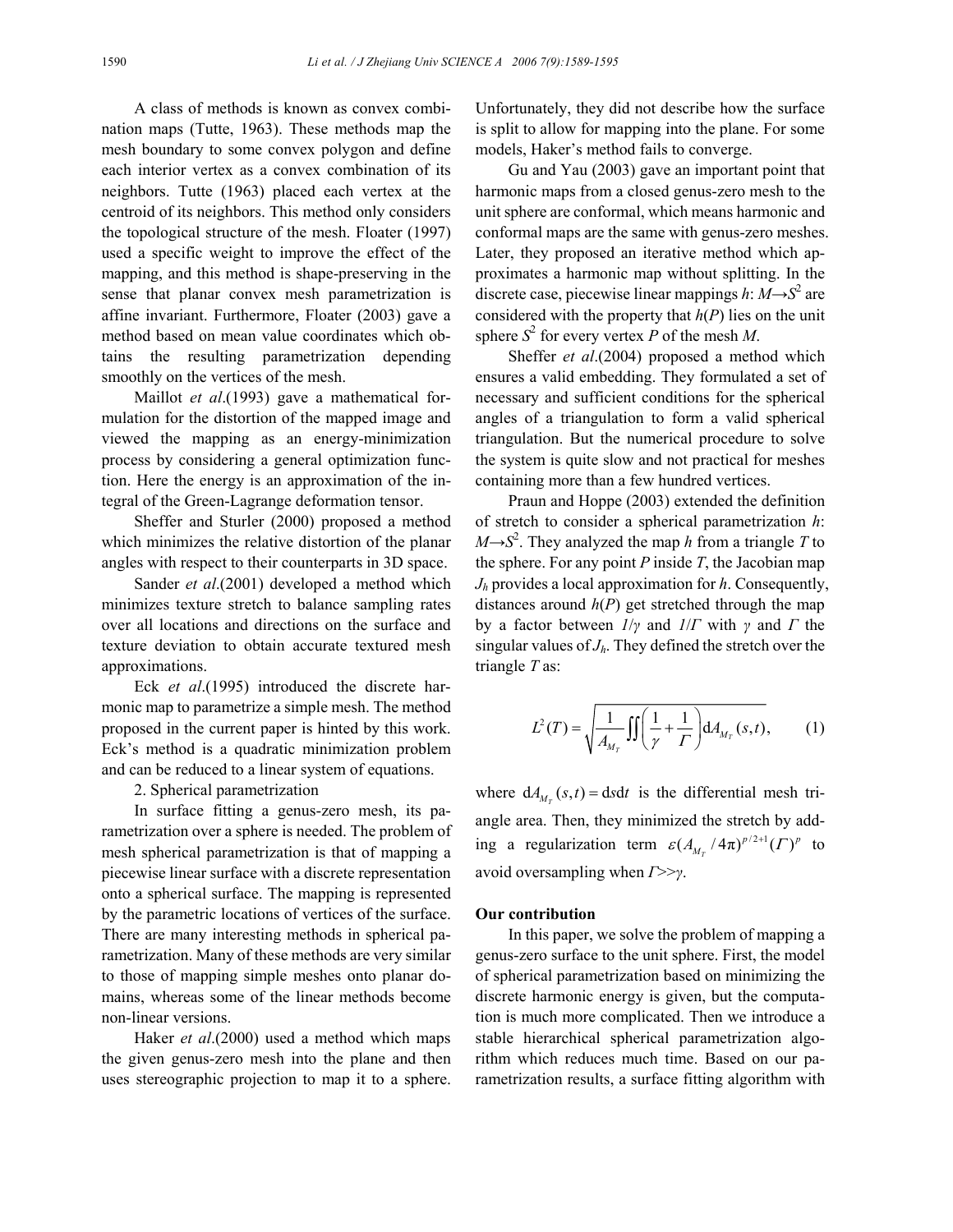PHT-splines (Deng *et al*., 2006) can generate good results, where parametric surfaces can be constructed efficiently and adaptively to fit genus-zero meshes.

The rest of the paper is organized as follows. In Section 2, we present our model and describe algorithm in detail. In Section 3, we give the results of our algorithm and compare them with other parametrization results. An application is given in Section 4. Finally, in Section 5, we conclude the paper.

## MODEL AND ALGORITHM

The triangles in the mesh are usually with good shapes, i.e., the three edge lengths do not change dramatically. In surface fitting a mesh, its parametrization over some standard domain is needed. Hence for a triangle in the mesh, we need its corresponding triangle in the parametrization domain to be with good shape as well.

Unfortunately, the existing spherical parametrization methods do not satisfy these properties. On the other hand, for a simple mesh, Eck *et al*.(1995) proposed a discrete harmonic method which satisfies this property. Thus we will generalize Eck's model to spherical parametrization, so that the triangles in the sphere have good shape.

A triangle mesh *M=*(*V*,*E*) is given with a set of vertices  $V = \{v_1, \ldots, v_n\}$  and a set of edges  $E=\{(v_i,v_j)|v_iv_j\}$  is an edge of the mesh  $M\}$ . Suppose that *h* is any piecewise linear map from *M* to a unit sphere  $S^2 \subset \mathbb{R}^3$  with the restriction conditions

$$
||h(v_i)||^2 = 1, \,\forall v_i \in V. \tag{2}
$$

The map *h* is uniquely determined by its values  $h(v_i)$  at each vertex  $v_i$  of M. Then the discrete harmonic energy of the map *h* associated with the mesh *M* is defined as

$$
f(h,M) = \frac{1}{2} \sum_{(v_i,v_j) \in E} \kappa_{ij} \| h(v_i) - h(v_j) \|^2, \qquad (3)
$$

where the spring constants  $\kappa_{ii}$  are computed in many ways. In most cases and the rest of the paper, uniform spring constants are used.

## **The model**

Denote

$$
h(v_i) = X_i \in \mathbb{R}^3, X = (X_1^{\mathrm{T}}, X_2^{\mathrm{T}}, \dots, X_n^{\mathrm{T}}),
$$
  

$$
\hat{E} = \{(i, j) | (v_i, v_j) \in E\}.
$$

Then we can setup the parametrization model by minimizing discrete harmonic energy in Eq.(3) with spherical constraints:

$$
\min f(X) = \frac{1}{2} \sum_{(i,j)\in \hat{E}} \|X_i - X_j\|^2, \tag{4}
$$
  
s.t.  $c_i(X) = \|X_i\|^2 - 1 = 0, i = 1, ..., n,$ 

where  $X$  is the vector of optimization variables,  $f(X)$  is the objective function to be minimized, and  $c(X)$ =  $(c_1(X), ..., c_n(X))^T$  is the vector of equality constraints.

# **The algorithm**

When solving constrained nonlinear programming problem Eq.(4), in which the constraints cannot easily be eliminated, it is necessary to balance the aims of educing the objective function and staying inside or close to the feasible region, in order to induce global convergence. This inevitably leads to the idea of a penalty function which enables *f* to be minimized whilst controlling constraint violations by penalizing them. The penalty function is some combination of *f* and *c*, and is smooth so as to use efficient techniques for smooth unconstrained optimization. For the equality problem, the penalty function is

$$
P(X,\sigma) = \frac{1}{2} \sum_{(i,j) \in \hat{E}} ||X_i - X_j||^2 + \frac{1}{2} \sigma \sum_{i=1}^n (||X_i||^2 - 1)^2.
$$
\n(5)

The penalty is formed from a sum of squares of constraint violations and the parameter  $\sigma$  determines the amount of the penalty. Thus the technique of solving a sequence of minimization problems is suggested.

The objective function in Eq.(5) is with degree four, and it is hard to obtain its solution in one step. Hence we propose the following strategy to deal with this large-scale optimization problem. At first, two definitions are introduced to simplify the following description.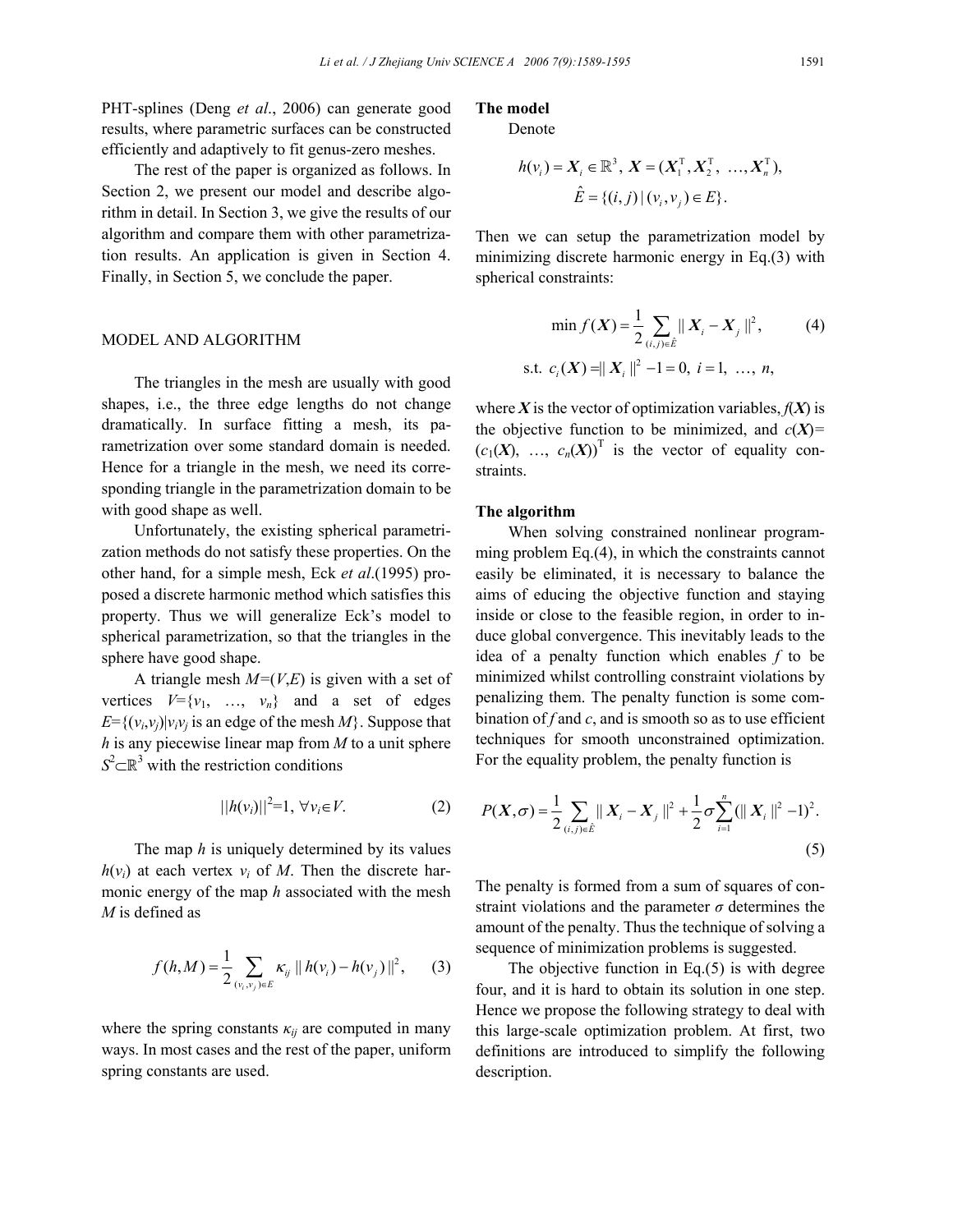**Definition 1** Given a mesh  $M=(V,E)$ , for any  $v_i$ , define  $Star^{m}(v_i)$  in a recursive fashion:

$$
Star^{0}(v_i) = \{v_i\},
$$
  
\n
$$
Star^{1}(v_i) = \{v_i\} \cup \{v_j | (v_i, v_j) \in E\},
$$
  
\n
$$
Star^{m}(v_i) = \bigcup_{v_j \in Star^{1}(v_i)} \{Star^{m-1}(v_j)\}.
$$

**Definition 2** Given a mesh  $M=(V,E)$ , for a triangle  $t_i = (v_i v_j, v_j)$  in *M*, define:

$$
Star^{m}(t_j) = Star^{m}(v_{j_1}) \cup Star^{m}(v_{j_2}) \cup Star^{m}(v_{j_3}).
$$

1. Hierarchical strategy

First, we map the mesh *M* to a unit sphere using a simple map, such as a central projection. Starting with the current solution, the nearest local minimum of the objective function can be found. But there possibly exist some parts of parametrization mesh on the sphere which are overlapped. Among each part, there exists at least a triangle, whose normal is opposite to the normal of one of its neighbour triangles. Those triangles are defined as reverse ones. Then the following work is to find all the reverse triangles, and determine the corresponding set  $Star^{m}(t_i)$  for every reverse triangle  $t_i$  (see the next strategy for details). All vertices not being included in this set are fixed after normalization, and we only need to deal with the other vertices by minimizing the discrete harmonic energy. In this way, more and more vertices are fixed. Finally, the algorithm is terminated on condition that all vertices are fixed. This is a hierarchical process, and the computing speed is fast.

2. Overlapping detection

In the parametrization result, overlapped parts should be eliminated. We find the reverse triangles by testing the orientation of the sequence vertices along the boundary of each face. It is important that the three vertices are recorded in a clockwise turn. This can be computed by estimating the sign of  $((v_{j_2} - v_{j_1}) \times (v_{j_3} - v_{j_1}) \cdot v_{j_1}),$  where  $t_j = (v_{j_1} v_{j_2} v_{j_3})$  is a triangle. If the considered mesh has overlapped parts, we can find many triangles with the reverse orientation. We should expand these triangles  $\{t_i\}$  to get the set  $\bigcup_{t_j} \{Star^m(t_j)\}$ . For different models, the parameter *m* is different.

Now, we give in detail our algorithm.

Algorithm 1 (Hierarchical algorithm):

Input a mesh *M*, the penalty factor  $\sigma > 0$  and the number *m*. Output  $h: M \rightarrow S^2$ , where  $h$  is a valid parametrization. Step 1: Given an initial map  $h^{(0)}$ :  $M \rightarrow S^2$ . Let the index set of the vertices  $\hat{I} = \{1, ..., n\}$  and  $l := 0$ .

Step 2: Solve the unconstrained optimization problem

$$
\min P(X) = \frac{1}{2} \sum_{i \in \hat{I}, (i,j) \in \hat{E}} ||X_i - X_j||^2 + \frac{1}{2} \sigma \sum_{i \in \hat{I}} (||X_i||^2 - 1)^2,
$$

using Sub-Algorithm 2.

Step 3: Determine the set  $T = \{t_j | t_j = (X_i, X_j, X_j) \}$  is a reverse triangle} in the current solution, and set  $X_i \leftarrow \frac{X_i}{\|X_i\|}$ ,  $X_i \leftarrow \frac{X}{\|X\|}$  $i \notin \hat{I}$ , where  $\hat{I} = \{i | X_i \in \bigcup_{t_i \in T} Star^m(t_j)\}\$ . Then  $X = (\dots, X_i^T)$ ...) $_{i \in \hat{I}}^T$  is the variable in the next iteration.

Step 4: If  $\hat{I} = \emptyset$ , output  $h=h^{(l)}$ ; otherwise, let  $l = I+1$ ,  $\sigma=0$ , and return to Step 2.

In the first step, the initial map  $h^{(0)}$  is given as follows. Transfer all vertices to make the barycenter of the mesh *M* be the origin, scale the coordinate of all vertex to make the minimal box containing the whole mesh be a cube, and normalize the position vector of the vertex. In this way, the changed position of a vertex  $v_i$  is the value  $h^{(0)}(v_i)$ . In our implementation, we set  $\sigma$ =0.5 experientially.

In the second step, we use reset PRP conjugate gradient method (Fletcher, 1987) to solve this optimization problem. There are two conditions. In the first iteration, the object function is fourth order while in the later iterations, it becomes only second order because the penalty factor is zero. In the following, the algorithms are described in detail.

Sub-Algorithm 2 (Reset PRP conjugate gradient algorithm):

Input the initial vector  $X^{(0)}$ , the allowable error  $\varepsilon$ .

Output the solution vector  $X^*$ .

Step 1: Compute  $g^{(0)} = g(X^{(0)})$ ,  $d^{(0)} = -g^{(0)}$ ,  $\gamma_0 = (g^{(0)})^T g^{(0)}$ . Let  $k:=0$ .

Step 2: Find the step size  $\alpha_k = \arg \min_{\alpha > 0} P(X^{(k)} + \alpha \mathbf{d}^{(k)})$ through exact line search.

Step 3: Update  $X^{(k+1)} = X^{(k)} + \alpha_k d^{(k)}$ . Compute  $g^{(k+1)} = g(X^{(k+1)}),$ *γ*<sub>1</sub>=(*g*<sup>(*k*+1)</sup>)<sup>T</sup>*g*<sup>(*k*+1)</sup>, *γ*<sub>2</sub>=(*g*<sup>(*k*)</sup>)<sup>T</sup>*g*<sup>(*k*+1)</sup>.

Step 4: If  $\gamma_1 \leq \varepsilon$ , stop and output the solution vector  $X^* = X^{(k+1)}$ .

Step 5: If |*γ*2|<0.5*γ*1, *β*=(*γ*1−*γ*2)/*γ*0; otherwise, *β*=0. Compute  $d^{(k+1)} = -g^{(k+1)} + βd^{(k)}$ . Set *γ*<sub>0</sub>=*γ*<sub>1</sub>, *k*:=*k*+1, and return to Step 2.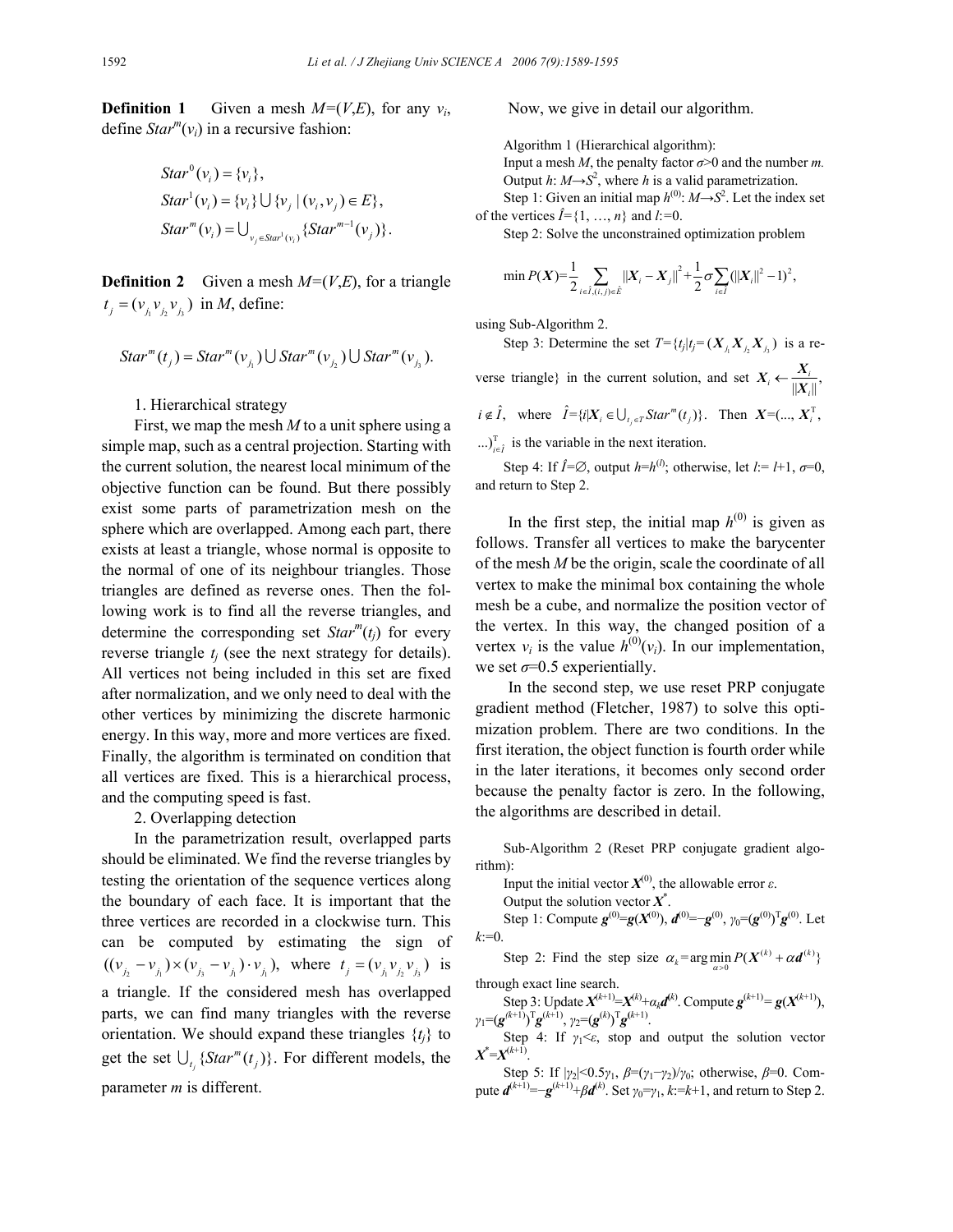In Sub-Algorithm 2,

$$
\mathbf{g}(X) = \nabla_X P = (\dots, (\nabla_{X_i} P)^T, \dots)^T, \ i \in \hat{I}.
$$

Our objective function is simple, and the element of  $g(X)$  can be computed as

$$
\nabla_{X_i} P = \sum_{(i,j) \in \hat{E}} (X_i - X_j) + 2\sigma (||X_i||^2 - 1) X_i.
$$

In Step 2 of Sub-Algorithm 2, the exact step size  $\alpha_k$  can be obtained by solving  $\varphi'(\alpha)=0$ . In the first iteration process, the function  $\varphi'(\alpha)$  is third order. From the second iteration on,  $\varphi'(\alpha)$  has become one order and the exact step size is got directly by the formulae

$$
\alpha_k = \frac{-({\boldsymbol{g}}^{(k)})^{\mathrm{T}} {\boldsymbol{d}}^{(k)}}{({\boldsymbol{g}}^{(k+1)}-{\boldsymbol{g}}^{(k)})^{\mathrm{T}} {\boldsymbol{d}}^{(k)}}.
$$

## RESULTS AND DISCUSSION

Our main work is computing the surface spherical parametrization. We have implemented our method, and obtained some spherical parametrization results which prove that the algorithm is fast and efficient. The statistical data are listed in Table 1. In our algorithm, there are two parameters that must be rectified, which is the allowable errors and the number *m* of the set  $\bigcup_{t_i} \{ Star^m(t_i) \}.$ 

| Model       | Vertices | Faces  | Runtime (s) | Iterations |
|-------------|----------|--------|-------------|------------|
| Santa Claus | 46048    | 92092  | 108         |            |
| Venus       | 50002    | 100000 | 214         | 5          |
| Bunny       | 34817    | 69630  | 131         | 11         |
| Cow         | 11610    | 23216  | 118         | 6          |
| Horse       | 48476    | 96948  | 465         | 13         |
| Tyra        | 100002   | 200000 | 1866        | 19         |
| Gargoyle    | 100002   | 200000 | 1357        | 6          |

**Table 1 Genus-zero examples** 

Fig.1 demonstrates the process of Santa Clause spherical parametrization. Fig.1a is the mesh of Santa Clause, and Fig.1b is the initial mapping which has many reverse triangles. After the first iteration, some vertices are fixed and the others are put into the origin

as the initial value for the next iteration as we can see in Fig.1c. Fig.1d shows the final parametrization result. The number *m*=8. We set the allowable error to be 0.6 in the first iteration, and  $10^{-5}$  in the next iteration. Since then, the tolerance is multiplied by 0.1 after each iteration.

In Figs.2 and 3, comparison of our spherical parametrization results with those of Praun's (Praun and Hoppe, 2003) is shown. We can see that our triangles are usually with good shapes.

# SURFACE FITTING

Based on PHT-spline spaces, parametric surfaces can be constructed efficiently and adaptively to fit a genus-zero mesh after its spherical parametrization has been obtained.

In (Deng *et al*., 2006) spline spaces are defined over T-meshes, which have enough flexibility in adaptive surface fitting. Based on the theory in (Deng *et al*., 2006), a set of basis functions of polynomial spline spaces over hierarchical T-meshes are defined, and a surface fitting algorithm is proposed recently. Now we apply this algorithm to fit the given genus-zero mesh based on its spherical parametrization and Praun's result (Praun and Hoppe, 2003). In Fig.4, we can see that our results are better than those with Praun's parametrization results.

## **CONCLUSION**

We have presented an approach to parametrize a genus-zero mesh to a unit sphere and demonstrated our spherical parametrization results on a collection of challenging models. The algorithm is efficient, intrinsic, practical, and versatile for different surfaces. Specially, the surface fitting results with these parametrization results are better than those with other parametrization results.

In the future, we will focus on the following works:

(1) Use a better objective function to obtain better solutions.

(2) Solve parametrization problem of higher genus surfaces.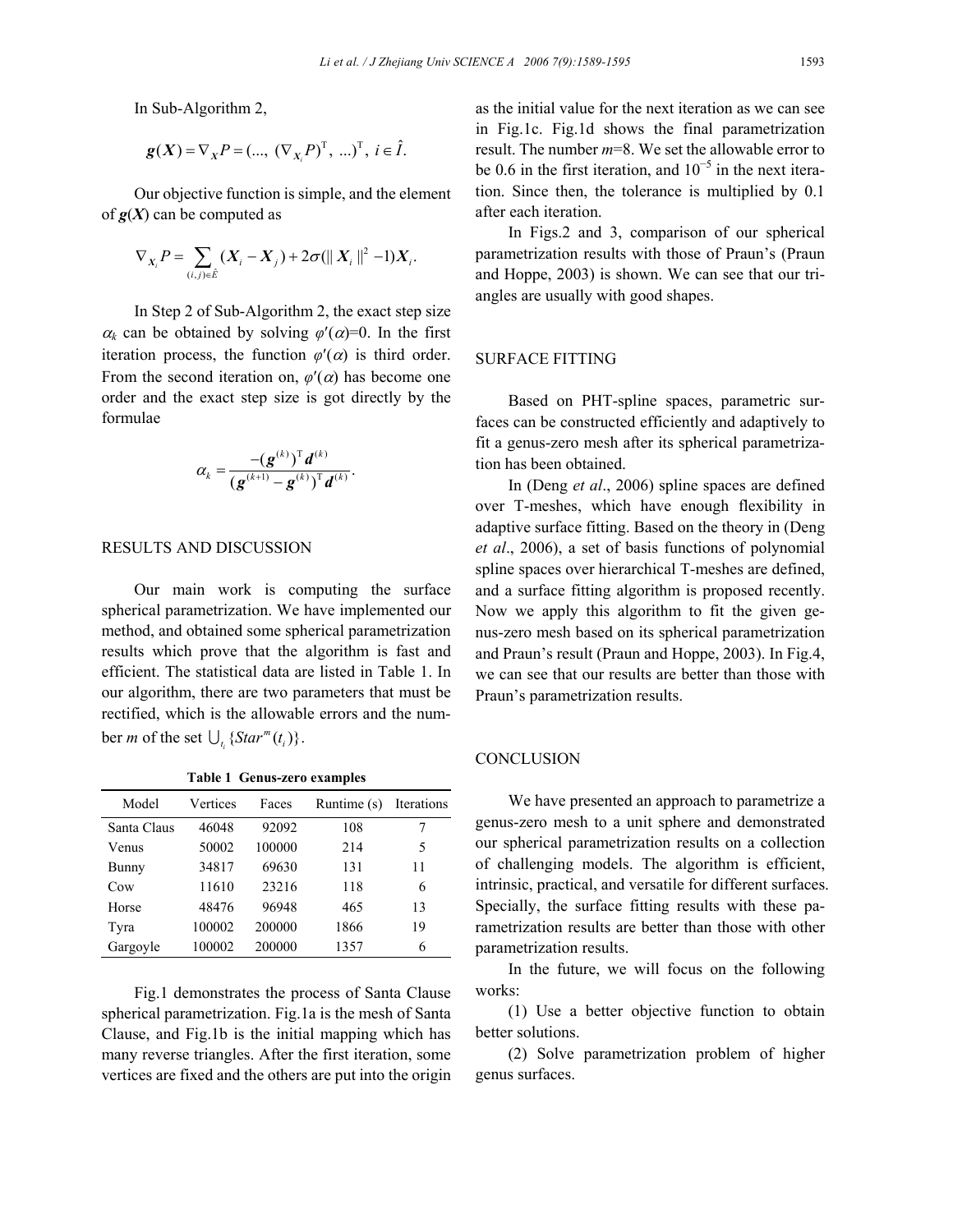

**Fig.1 The parametrization process of Santa Claus. (a) The model; (b) The initial map; (c) The result after one step computing; (d) The final spherical parametrization** 



**Fig.2 The parametrization of bunny. (a) The model of bunny; (b) Praun's result; (c) Our result** 



**Fig.3 The parametrization of gargoyle. (a) The model of gargoyle; (b) Praun's result; (c) Our result; (d) Local details of Praun's result; (e) Local details of our result** 



**Fig.4 Fitting genus-zero meshes. (a) and (e): The fitting surfaces using Praun's parametrization result; (c) and (g): The fitting surfaces using our parametrization result; (b), (d), (f), (h): Local details**